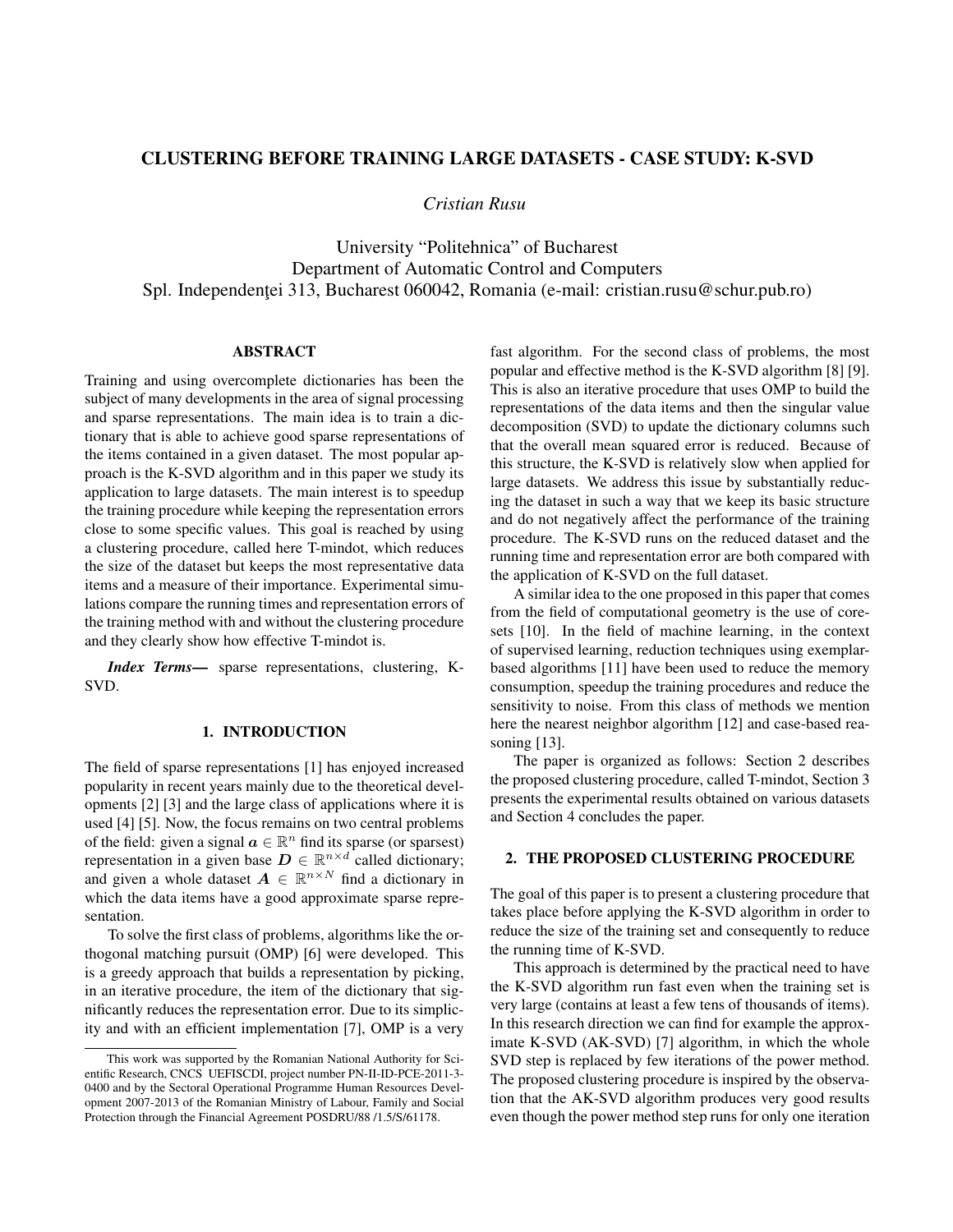(the whole SVD step is replaced by a few matrix multiplications).

It seems that K-SVD can provide very good results even if it is provided with a rough approximation of the general direction in which the training samples group.

In this case, the first idea that comes to mind is to cluster the training samples by a proximity measure, taken here to be the absolute value of the normalized dot product, such that the general direction is kept but the number of data samples is greatly reduced. In such a context, the k-means clustering procedure [14] could be used. We employ a similar strategy but, in our case, we fix the maximum allowed distance between the training samples and any of the centroids such that similar data items can be replaced with a single representative centroid. When none of the current centroids can provide such a distance to an item, we increase the number of centroids by adding the new training sample to the set of centroids.

Given the training samples  $a_i \in \mathbb{R}^n, \forall i = 1, ..., N$  with  $||a_i||_2 = 1$  and the maximum allowed distance between the centroids and their clustered items  $T$ , the ouput of the clustering procedure is the centroid set  $\mathbb{K} = \{b_j\}, j = 1, \ldots, M$ with  $M \ll N$  and the general formulation of the optimization problem is given by

minimize 
$$
M
$$
  
\nsubject to  $|\mathbf{a}_i^T \mathbf{b}_j| \geq T, \forall i$ , for at least one  $j$  (1)  
\n $||\mathbf{b}_j||_2 = 1$ .

Since this is not a convex optimization problem, we develop a heuristic that finds a feasible solution that is able to reach, in the general case, a conveniently small  $M$  in a reasonable amount of time. Thus, the heuristic has to balance a compromise between the running speed of the algorithm and the quality of the solution found.

The proposed clustering procedure, called T-mindot, is presented in Table 1.

The input matrix  $\boldsymbol{A}$  contains the normalized training vectors columnwise concatenated.

The initialization sets: the centroid set  $K$  containing the first training vector  $a_1$ , the frequency vector  $f = 1$  that keeps track of how many training vectors each centroid clusters, the parameter  $S$  that decides the dimension of the working blocks,  $S_{\text{max}}$  the upper bound of the dimension of the blocks imposed mainly because of memory limitations and two parameters  $D_{\text{fast}}$  and  $D_{\text{slow}}$  that control the speed of the procedure with respect to the dimensions of the data blocks.

The goal of T-mindot is to reduce the dimension of the dataset by replacing data items that are close with only one representative item whose weight is proportional to the number of items it clusters. Since computing all the dot products between all the data items is too time consuming, this is done by computing dot products between the current set of centroids and a subset of size S of the yet unclustered data items.

Table 1: General overview of the T-mindot clustering procedure

| Input:                           | $\mathbf{A} \in \mathbb{R}^{n \times N}$ - training matrix |  |  |  |  |
|----------------------------------|------------------------------------------------------------|--|--|--|--|
|                                  | $T \in \mathbb{R}$ , $0 \ll T < 1$ - the maximum allowed   |  |  |  |  |
|                                  | error (minimum dot product)                                |  |  |  |  |
|                                  | <b>Parameters:</b> $\mathbb{K}$ - set of centroids         |  |  |  |  |
|                                  | $f$ - number of items clustered by each                    |  |  |  |  |
| centroid                         |                                                            |  |  |  |  |
| $S$ - current working dimensions |                                                            |  |  |  |  |
|                                  | $Smax$ - maximum working dimensions                        |  |  |  |  |
|                                  | $Dfast$ - control of fast dynamic                          |  |  |  |  |
|                                  | $D_{slow}$ - control of slow dynamic                       |  |  |  |  |

Procedure:

- 1. while (training set is not empty)
	- (a)  $S = min\{S, S_{max}\}\$
	- (b) extract set  $W$  of size  $S$  with the first available training vectors from the training matrix  $\boldsymbol{A}$
	- (c) compute the distances between the extracted vectors and the centroids in K
	- (d) for each training vector  $a_i \in \mathbb{W}$  that has a centroid  $\boldsymbol{c_j}$  such that  $|\boldsymbol{a_i^T}\boldsymbol{c_j}| \geq T$ 
		- i. add  $a_i$  to the set of vectors clustered by  $c_j$  and eliminate them from W
		- ii.  $f_j = f_j + 1$
	- (e) if more than 5% of vectors are not clustered after the previous step then  $S = \lceil S \times D_{\text{slow}} \rceil$ , else  $S = \lceil S \times D_{\text{fast}} \rceil$
	- (f) while ( $\mathbb{W} \neq \emptyset$ )
		- i. find  $a_i \in \mathbb{W}$  that groups around it the most training samples from W
		- ii. remove  $a_i$  and its grouping from W and add it as new centroid
- 2. for each centroid  $c_j \in \mathbb{K}$ 
	- (a) compute new  $c_j$  to be the average of the vectors  $a_i$  clustered by  $c_i$
	- (b) normalize new centroid

| <b>Output</b> : $C \in \mathbb{R}^{n \times M}$ - matrix with centroids |  |  |
|-------------------------------------------------------------------------|--|--|
| columnwise concatenated                                                 |  |  |
| $f \in \mathbb{R}^M$ - number of vectors clustered by                   |  |  |
| each centroid                                                           |  |  |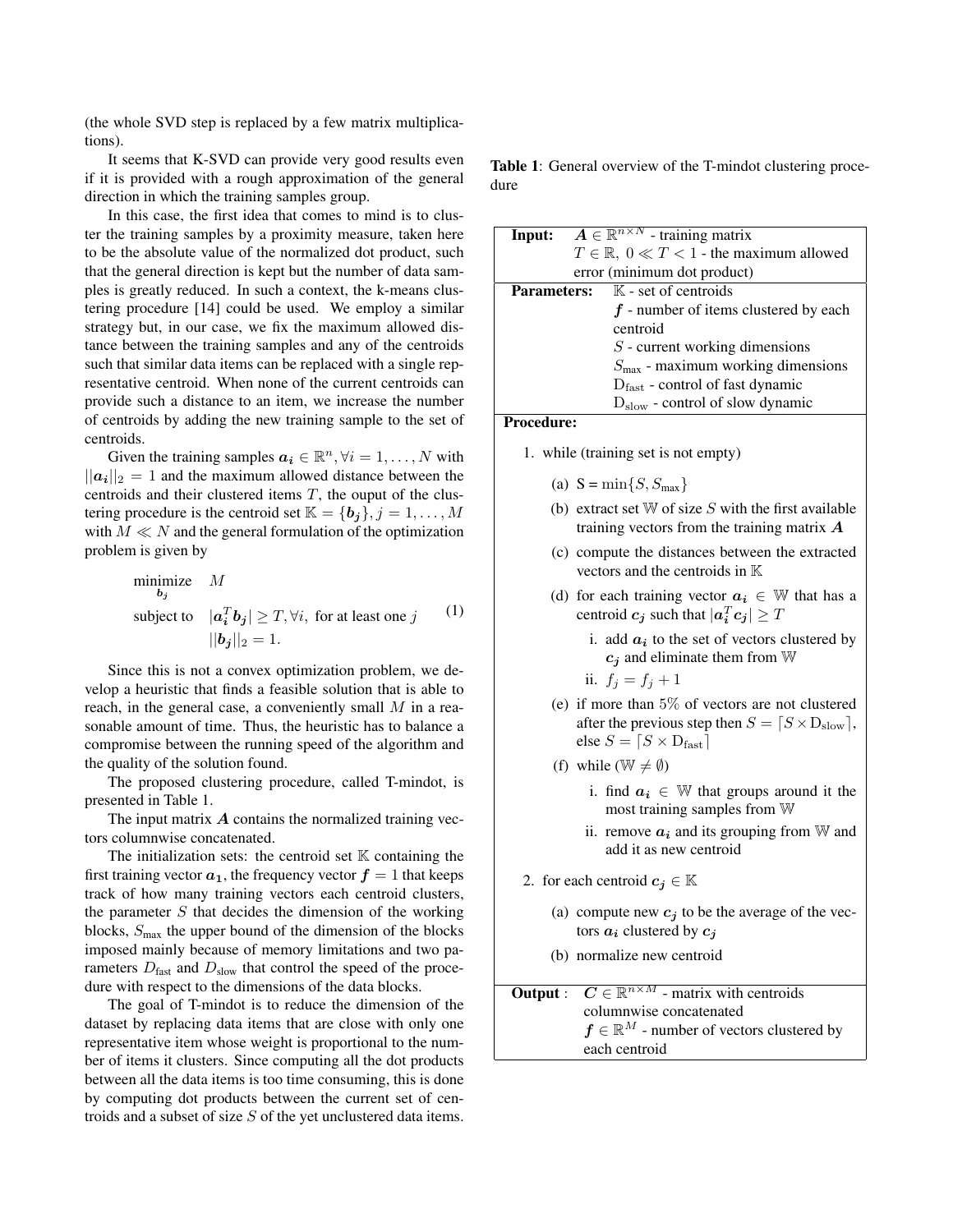In order to speedup the running time of the algorithm some operations are done in bulk. For example, the computation of the dot products in step (c) is done efficiently with a matrix-matrix multiplication whose dimensions depend on the parameter S.

If a large percentage (over  $95\%$ ) of the training vectors find a centroid in step (d) then we are encouraged to increase the current working size  $S$  since all computations are done in bulk and are thus more efficient. If not, then the dot products computed are useless and the training vectors are dealt with in step (f). The issue is that step (f) is much slower than steps (c) and (d) because it has to take care of the remaining training vectors one by one. Varying the value of  $S$  we balance the two steps and we try to make sure that: useful computations are done in bulk in step (d) and we reduce the number of items that end up in step (f). For a given  $T$ , the quality of the solution is measured by the difference  $P = N - M \geq 0$ . We are looking to find solutions that have a neglijable magnitude for  $M$ , such that  $P$  is very close to  $N$ .

The values of  $D_{\text{fast}} = 1.1, D_{\text{slow}} = 0.9$ , the current working block size  $S = \max\{|0.01 \times N|, 500\}$ , the maximum working block size  $S_{\text{max}} = \max\{[0.02 \times N], 2000\}$  and the 5% limit that decides whether the algorithm employs a fast or slow dynamic were chosen after a set of experimental runs on large datasets were conducted. These parameters seem to best balance between the running speed and the performance of clustering. The training samples are processed in the order they appear in the dataset, no randomization takes place in this implementation.

The second step of T-mindot centers every centroid in its training samples group in order to reduce the average error, allowing for the possibility that the dot products may be lower than T (which happens in only a small fraction of cases). Experiments show that this centering step helps improve the representation errors.

The output of T-mindot, the matrix  $C$  and the vector  $f$ , is used in all experimental runs of K-SVD. The initial training dataset is replaced by a new training matrix consisting of the weighted centroids. This new training matrix should be considerably smaller than the initial one and provide a significant speedup while the weights ensure that the dictionary behaves well also against the original training dataset by providing a small representation error.

The fact that the clustered items are highly correlated indicates the fact that they most likely have the same sparse support and applying the training procedure on the centroids weighted by the square root of the number of items they cluster is equivalent (from the SVD point of view) to applying the training procedure on a dataset consisting of the centroids repeated as many times as their weights indicate. The weight of each centroid is computed by taking the square root of its frequency since we are interested in the singular values and vectors computed from the data items and we want to preserve their relative importance.

|  | <b>Table 2:</b> Dimensions of the audio training sets |  |  |  |  |
|--|-------------------------------------------------------|--|--|--|--|
|--|-------------------------------------------------------|--|--|--|--|

| training set | set dimension $(N)$ |  |
|--------------|---------------------|--|
| classical    | 245498              |  |
| electronic   | 100215              |  |
| jazz-blues   | 22747               |  |
| metal-punk   | 38524               |  |
| rock-pop     | 86050               |  |
| world        | 105802              |  |

This arrangement leads to an important training speedup and a low representation error for the *original* dataset.

Albeit the coresets approach [16] is similar, when compared to T-mindot there are differences in key points: the items are selected to become centroids by a slower method that is based on a probability measure that takes into account the distance from the items to the subspace spanned by the dictionary, the number of centroids is an input parameter of the algorithm and all centroids have the same weight in the reduced dataset.

#### 3. EXPERIMENTAL RESULTS

Next, we present a set of results obtained in two circumstances using T-mindot before the application of the AK-SVD algorithm.

In the first setting, the AK-SVD algorithm is applied on a large set of vectors that contain features (linear predictive coding coefficients [15]) extracted from audio signals. As source, the publicly available ISMIR 2004 [17] audio database was used. The audio signals are partitioned in windows of 3000 samples (about 250 ms) with overlap 750 samples (about 60 ms) and 120 LPC coefficients are computed for each partition. We are interested in two major performance indicators: the speed of the training procedure and the quality of the results which is represented by the Frobenius norm of the remaining error matrix ( $||E||_F^2 = \sum_i \sum_j E_{ij}^2$ ). In terms of speed, we are interested to compare the AK-SVD algorithm applied on the training vectors with and without T-mindot executed. Clearly, since we reduce the number of training samples, we expect the running time of AK-SVD to go down significantly in both of its main stages: the computation of the new atoms using the SVD and the computation of the new representations of all the training vectors using OMP.

After the training is done, using the same initial dictionary and the same number of items in each sparse representation, we compare the representation errors of both computed dictionaries against the *original* set of training vectors. The representation error is described by the Frobenius norm of the difference between the initial training set and the reconstructed set of vectors. Here, we expect the errors introduced by T-mindot to be small.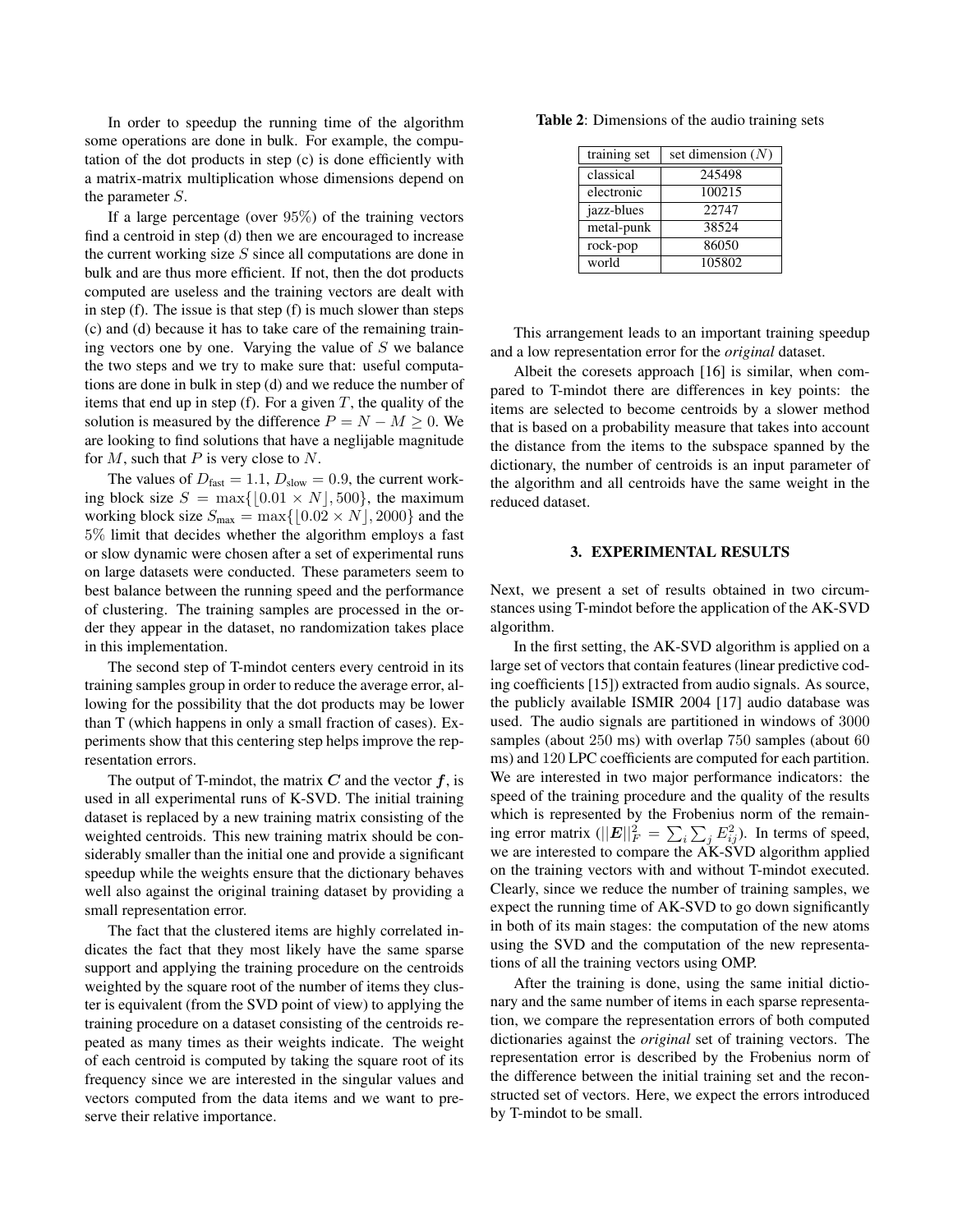|              | AK-SVD | $T\text{-mindot} + AK-SVD$ (+cut) |           |  |
|--------------|--------|-----------------------------------|-----------|--|
| training set |        | $T = 0.95$                        | $T=0.9$   |  |
| classical    | 251    | 252(253)                          | 252 (252) |  |
| electronic   | 150    | 150(154)                          | 151(151)  |  |
| jazz-blues   | 69     | 70(75)                            | 70(72)    |  |
| metal-punk   | 85     | 85 (92)                           | 86 (87)   |  |
| rock-pop     | 148    | 148 (154)                         | 149 (150) |  |
| world        | 172    | 172 (177)                         | 172 (174) |  |

Table 3: Frobenius norms of the audio representation error matrices

Table 4: Running times for audio simulations (in seconds)

|              | <b>AK-SVD</b> | $T\text{-}mindot + AK-SVD (+cut)$ |           |  |
|--------------|---------------|-----------------------------------|-----------|--|
| training set |               | $T = 0.95$                        | $T=0.9$   |  |
| classical    | 1886          | 1238 (570)                        | 745 (371) |  |
| electronic   | 796           | 474 (120)                         | 348 (110) |  |
| jazz-blues   | 103           | 73(35)                            | 57(51)    |  |
| metal-punk   | 182           | 120(55)                           | 72(51)    |  |
| rock-pop     | 410           | 242 (103)                         | 153 (97)  |  |
| world        | 929           | 561 (231)                         | 357 (172) |  |

Table 5: Frobenius norms of the image representation error matrices

|                  |       | AK-SVD | <b>RND+AK-SVD</b> | T-mindot + AK-SVD |           |
|------------------|-------|--------|-------------------|-------------------|-----------|
| $\boldsymbol{k}$ | $k_0$ |        |                   | $T = 0.95$        | $T = 0.9$ |
| 3                | 4     | 35.47  | 40.96             | 36.48             | 35.86     |
|                  | 8     | 28.55  | 32.61             | 29.71             | 28.33     |
|                  | 16    | 20.91  | 24.21             | 21.84             | 19.58     |
| 4                | 4     | 34.44  | 40.98             | 35.50             | 35.10     |
|                  | 8     | 27.63  | 32.34             | 28.88             | 27.40     |
|                  | 16    | 19.89  | 23.50             | 20.72             | 18.49     |
| 5                | 4     | 35.80  | 39.75             | 35.14             | 34.57     |
|                  | 8     | 27.23  | 30.18             | 28.19             | 26.66     |
|                  | 16    | 19.79  | 23.15             | 19.98             | 17.54     |

Table 6: Running times for image simulations (in seconds)

|                  |       | <b>AK-SVD</b> | RND+AK-SVD | T-mindot + AK-SVD |         |
|------------------|-------|---------------|------------|-------------------|---------|
| $\boldsymbol{k}$ | $k_0$ |               |            | $T = 0.95$        | $T=0.9$ |
| 3                | 4     | 62.52         | 2.34       | 12.27             | 9.22    |
|                  | 8     | 79.96         | 4.5        | 15.76             | 11.84   |
|                  | 16    | 234.28        | 6.24       | 26.15             | 19.68   |
| 4                | 4     | 98.80         | 3.12       | 13.44             | 10.37   |
|                  | 8     | 143.27        | 7.91       | 17.73             | 13.51   |
|                  | 16    | 270.40        | 8.96       | 30.50             | 23.61   |
| 5                | 4     | 121.32        | 5.58       | 14.85             | 11.69   |
|                  | 8     | 164.91        | 9.01       | 20.15             | 15.28   |
|                  | 16    | 293.16        | 14.28      | 36.27             | 26.75   |

We describe two variants of the procedure, one in which all centroids are kept and one in which the centroids that do not cluster any other training samples around them are eliminated (cut). Each training vector has a fixed length of  $n = 120$ and the dimensions of the training sets are described in Table 2. On average, T-mindot manages to reduce the size of the training sets by 70% and with 85% if the lone centroids are also cut. This large cut leads to a much faster running time for AK-SVD. Also, a further positive effect that this cut might have is the elimination of outliers from the data. When the cut is performed better performance is achieved when T is smaller since a lower  $T$  generally outputs fewer lone centroids, so less data items are cut. Tables 3 and 4 describe the results obtained for the running speed and the representation quality in the computed dictionaries.

From the tables it is clear that the speedup is significant for all the datasets while the error levels are very close. Using lower values for the parameter  $T$  induces a higher speedup at the expense of less accurate clustering and, in this case, higher representation errors. Also, further removal of the lone clusters reduces the running time even more while the increase to the error is insignificant.

Another set of simulations runs for training vectors extracted from a few  $1024 \times 1024$  popular test images (lena.bmp, peppers.bmp, airplaneU2.bmp, man.bmp, airfield2.bmp, testpat.bmp). The idea is again to show that applying T-mindot before the AK-SVD procedure greatly reduces the running time while keeping the representation error low.

The training set consists of 98304 vectors of size 64 extracted from  $8 \times 8$  non-overlapping patches from the test images mentioned earlier. The results of the simulations are presented in Tables  $5$  and  $6$ . The parameter  $k$  establishes the dimension of the dictionary (for example, a k-overcomplete dictionary is of size  $D \in \mathbb{R}^{n \times kn}$ ),  $k_0$  dictates the number of atoms that participate in the reconstruction (OMP step) of the training vectors. All simulations start from the same random initial dictionary. The run that considers also T-mindot is an exception from this rule. In this case, we take the initial dictionary to be composed from the centroids with the highest number of items grouped around them. All runs have the same number of AK-SVD iterations, which in this particular case is 20 since no significant decrease in the error happens after this limit. Using the T-mindot clustering procedure with parameter  $T \in \{0.9, 0.95\}$  on such data reduces the size of the dataset by more than 90%.

The procedure called RND+AK-SVD runs by randomly selecting the same number of training vectors as the number of centroids selected by T-mindot with  $T = 0.95$  and then applying the AK-SVD algorithm. We expect this procedure to run the fastest but we also expect it to run worst in terms of the representation error. Such a result validates the extra effort allocated in the T-mindot step.